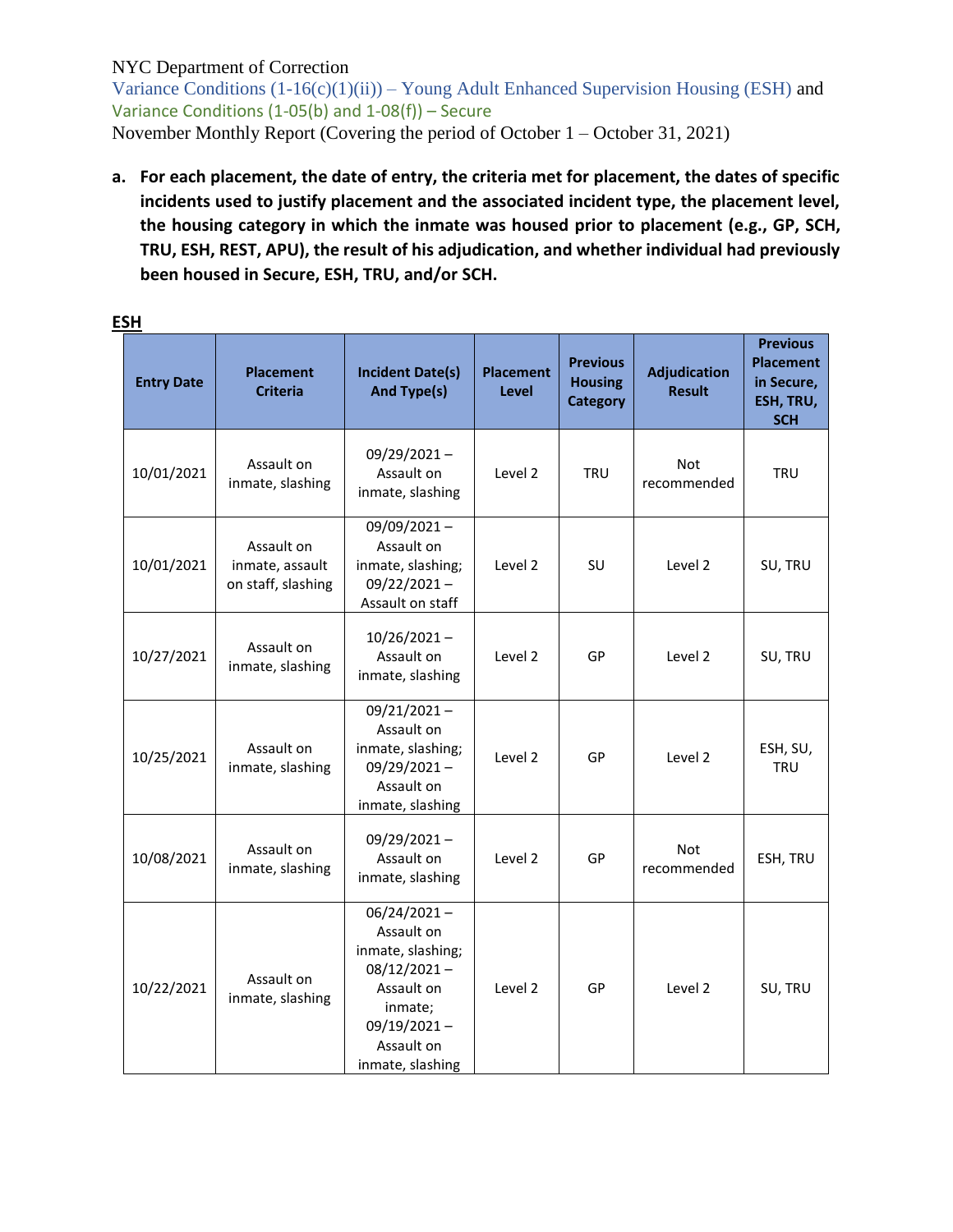Variance Conditions  $(1-16(c)(1)(ii))$  – Young Adult Enhanced Supervision Housing (ESH) and Variance Conditions  $(1-05(b)$  and  $1-08(f))$  – Secure

November Monthly Report (Covering the period of October 1 – October 31, 2021)

| <b>Entry Date</b> | <b>Placement</b><br><b>Criteria</b> | <b>Incident Date(s)</b><br>And Type(s)           | <b>Placement</b><br>Level | <b>Previous</b><br><b>Housing</b><br><b>Category</b> | Adjudication<br><b>Result</b> | <b>Previous</b><br><b>Placement</b><br>in Secure,<br>ESH, TRU,<br><b>SCH</b> |
|-------------------|-------------------------------------|--------------------------------------------------|---------------------------|------------------------------------------------------|-------------------------------|------------------------------------------------------------------------------|
| 10/29/2021        | Assault on<br>inmate, slashing      | $10/02/2021 -$<br>Assault on<br>inmate, slashing | Level 2                   | GP                                                   | Level 2                       | SCHU,<br><b>TRU</b>                                                          |

## **SECURE**

| <b>Entry Date</b> | <b>Placement</b><br><b>Criteria</b> | Incident<br>Date(s) and<br>Type(s)                  | <b>Placement</b><br><b>Phase</b> | <b>Previous</b><br><b>Housing</b><br><b>Category</b> | <b>Adjudication</b><br><b>Result</b> | <b>Previous</b><br><b>Placement</b><br>in Secure,<br>ESH, TRU,<br><b>SCH</b> |
|-------------------|-------------------------------------|-----------------------------------------------------|----------------------------------|------------------------------------------------------|--------------------------------------|------------------------------------------------------------------------------|
| 10/01/2021        | Assault on<br>inmate,<br>slashing   | $09/29/2021 -$<br>Assault on<br>inmate,<br>slashing | Phase 1                          | <b>TRU</b>                                           | Continued<br>placement               | <b>TRU</b>                                                                   |
| 10/01/2021        | Assault on<br>inmate,<br>slashing   | 09/29/2021-<br>Assault on<br>inmate,<br>slashing    | Phase 1                          | <b>TRU</b>                                           | Continued<br>placement               | N/A                                                                          |
| 10/01/2021        | Assault on<br>inmate,<br>slashing   | $10/01/2021 -$<br>Assault on<br>inmate,<br>slashing | Phase 1                          | <b>ESH</b>                                           | Continued<br>placement               | SU, TRU,<br><b>ESH</b>                                                       |
| 10/19/2021        | Assault on<br>inmate,<br>slashing   | $10/18/2021 -$<br>Assault on<br>inmate,<br>slashing | Phase 1                          | GP                                                   | Continued<br>placement               | <b>TRU</b>                                                                   |
| 10/25/2021        | Assault on<br>inmate,<br>slashing   | 10/24/2021-<br>Assult on<br>inmate,<br>slashing     | Phase 1                          | GP                                                   | Continued<br>placement               | N/A                                                                          |
| 10/30/2021        | Assault on<br>inmate,<br>slashing   | $09/15/2021 -$<br>Assault on<br>inmate,<br>slashing | Phase 1                          | <b>ESH</b>                                           | Continued<br>placement               | TRU, ESH                                                                     |
| 10/27/2021        | Assault on<br>inmate,<br>slashing   | $10/26/2021 -$<br>Assault on<br>inmate,<br>slashing | Phase 1                          | GP                                                   | Continued<br>placement               | <b>TRU</b>                                                                   |
| 10/19/2021        | Assault on<br>inmate,<br>slashing   | $10/18/2021 -$<br>Assault on                        | Phase 1                          | GP                                                   | Continued<br>placement               | ESH, SU,<br><b>TRU</b>                                                       |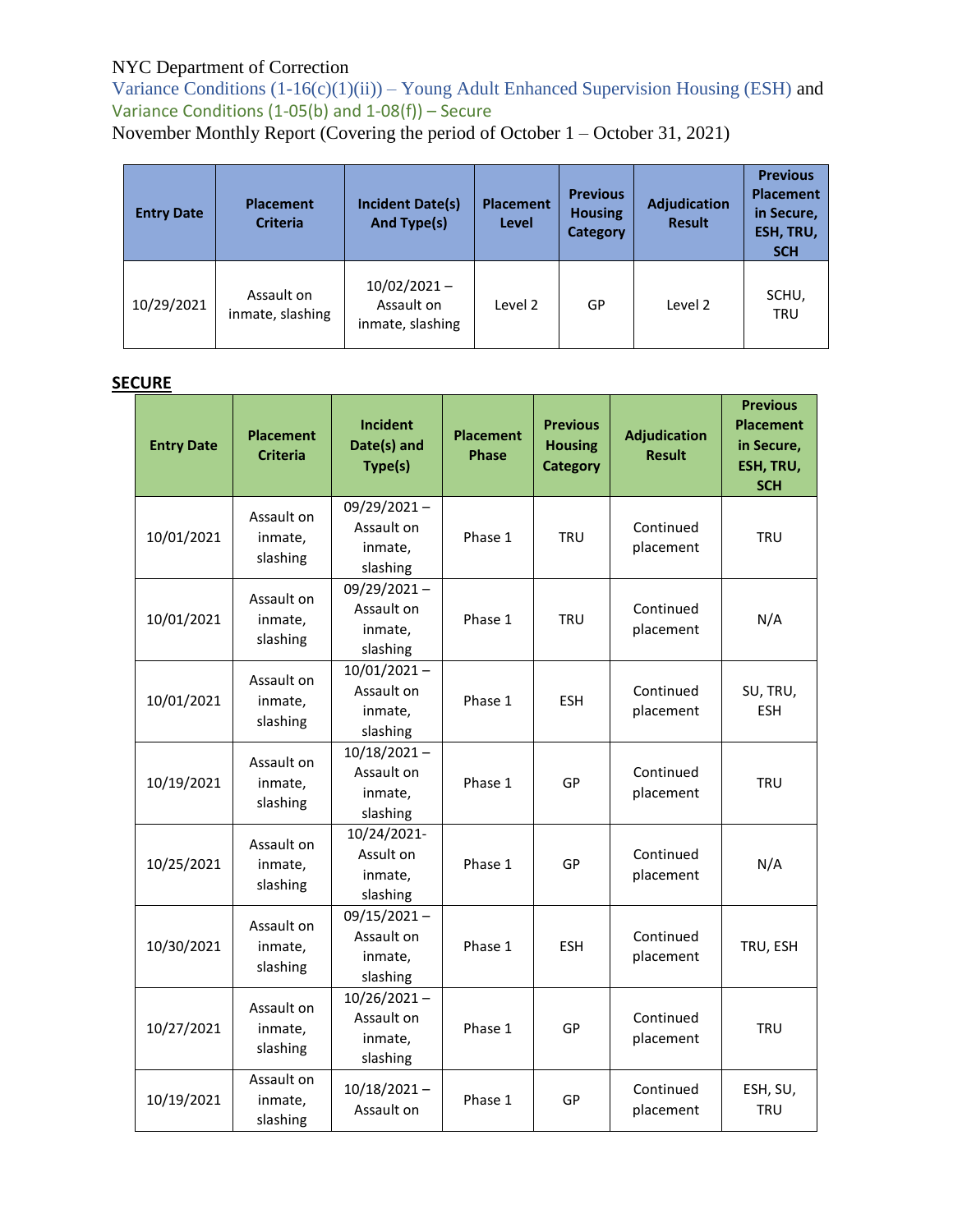Variance Conditions  $(1-16(c)(1)(ii))$  – Young Adult Enhanced Supervision Housing (ESH) and Variance Conditions (1-05(b) and 1-08(f)) – Secure

November Monthly Report (Covering the period of October 1 – October 31, 2021)

| <b>Entry Date</b> | <b>Placement</b><br><b>Criteria</b> | Incident<br>Date(s) and<br>Type(s)                  | <b>Placement</b><br><b>Phase</b> | <b>Previous</b><br><b>Housing</b><br><b>Category</b> | <b>Adjudication</b><br><b>Result</b>    | <b>Previous</b><br><b>Placement</b><br>in Secure,<br>ESH, TRU,<br><b>SCH</b> |
|-------------------|-------------------------------------|-----------------------------------------------------|----------------------------------|------------------------------------------------------|-----------------------------------------|------------------------------------------------------------------------------|
|                   |                                     | inmate,<br>slashing                                 |                                  |                                                      |                                         |                                                                              |
| 10/29/2021        | Assault on<br>inmate,<br>slashing   | $10/28/2021 -$<br>Assault on<br>inmate,<br>slashing | Phase 1                          | GP                                                   | Continued<br>placement                  | <b>TRU</b>                                                                   |
| 10/12/2021        | Assault on<br>inmate,<br>slashing   | $10/11/2021 -$<br>Assault on<br>inmate,<br>slashing | Phase 1                          | <b>ESH</b>                                           | Continued<br>placement                  | ESH, SU                                                                      |
| 10/30/2021        | Assault on<br>inmate,<br>slashing   | $10/28/2021 -$<br>Assault on<br>inmate,<br>slashing | Phase 1                          | <b>ESH</b>                                           | Transferred<br>prior to<br>adjudication | <b>ESH</b>                                                                   |
| 10/27/2021        | Assault on<br>inmate,<br>slashing   | $10/26/2021 -$<br>Assault on<br>inmate,<br>slashing | Phase 1                          | GP                                                   | Continued<br>placement                  | ESH, TRU                                                                     |

**b. For each release, the date of release, the reason for release, the total number of days spent in the restrictive housing area (ESH or Secure), and the housing category (and phase/level, if applicable) in which the inmate was housed prior to and upon release**

| <b>ESH</b> |                     |                                    |                                       |                                                       |                                                           |
|------------|---------------------|------------------------------------|---------------------------------------|-------------------------------------------------------|-----------------------------------------------------------|
|            | <b>Release Date</b> | <b>Release Reason</b>              | <b>Total</b><br>Days in<br><b>ESH</b> | <b>ESH</b><br><b>Level Prior to</b><br><b>Release</b> | <b>Housing</b><br><b>Category After</b><br><b>Release</b> |
|            | 10/01/2021          | Moved for security reasons         | 80                                    | Level 2                                               | SU                                                        |
|            | 10/12/2021          | Not recommended by<br>adjudication | 11                                    | Level 2                                               | GP                                                        |
|            | 10/29/2021          | Moved for security reasons         | 39                                    | Level 2                                               | SU                                                        |
|            | 10/29/2021          | Moved for security reasons         | 28                                    | Level 2                                               | WF.                                                       |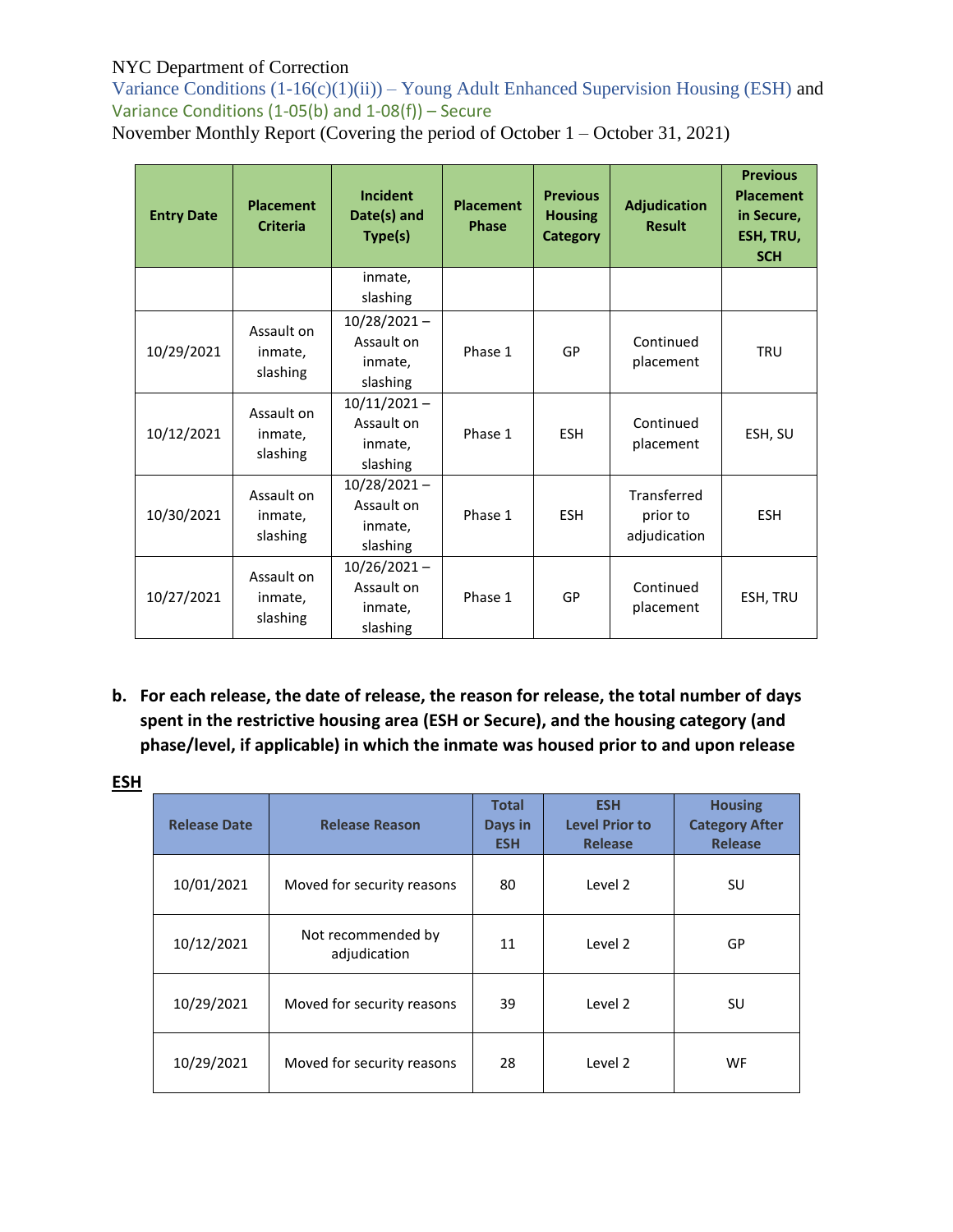Variance Conditions  $(1-16(c)(1)(ii))$  – Young Adult Enhanced Supervision Housing (ESH) and Variance Conditions (1-05(b) and 1-08(f)) – Secure

November Monthly Report (Covering the period of October 1 – October 31, 2021)

| <b>Release Date</b> | <b>Release Reason</b>              | <b>Total</b><br>Days in<br><b>ESH</b> | <b>ESH</b><br><b>Level Prior to</b><br><b>Release</b> | <b>Housing</b><br><b>Category After</b><br><b>Release</b> |
|---------------------|------------------------------------|---------------------------------------|-------------------------------------------------------|-----------------------------------------------------------|
| 10/22/2021          | Not recommended by<br>adjudication | 14                                    | Level 2                                               | GP                                                        |
| 10/12/2021          | Moved for security reasons         | 308                                   | Level 2                                               | SU                                                        |
| 10/29/2021          | Moved for security reasons         | 37                                    | Level 2                                               | SU                                                        |
| 10/01/2021          | Moved for security reasons         | 9                                     | Level 2                                               | GP                                                        |

#### **Secure**

| <b>Release</b><br><b>Date</b> | <b>Release Reason</b>                                      | <b>Total Days</b><br>in Secure | <b>Secure Phase</b><br><b>Prior to Release</b> | <b>Housing</b><br><b>Category After</b><br><b>Release</b> |
|-------------------------------|------------------------------------------------------------|--------------------------------|------------------------------------------------|-----------------------------------------------------------|
| 10/19/2021                    | Discharged from DOC<br>custody                             | 19                             | Phase 1                                        | N/A                                                       |
| 10/27/2021                    | Discharged from DOC<br>custody                             | 27                             | Phase 1                                        | N/A                                                       |
| 10/21/2021                    | Transferred to another unit<br>for security/health reasons | 32                             | Phase 1                                        | GP                                                        |
| 10/01/2021                    | Not recommended for<br>Secure                              | 5                              | Phase 1                                        | <b>ESH</b>                                                |
| 10/13/2021                    | Discharged from DOC<br>custody                             | 40                             | Phase 1                                        | N/A                                                       |
| 10/03/2021                    | Transferred to another unit<br>for security/health reasons | 60                             | Phase 1                                        | GP                                                        |

**c. For each movement between phases/levels, the date of movement, the phase/level prior to movement, the phase/level to which the individual moved, and the reason for movement.**

**ESH:** There are no YA ESH movements to report for the month of October.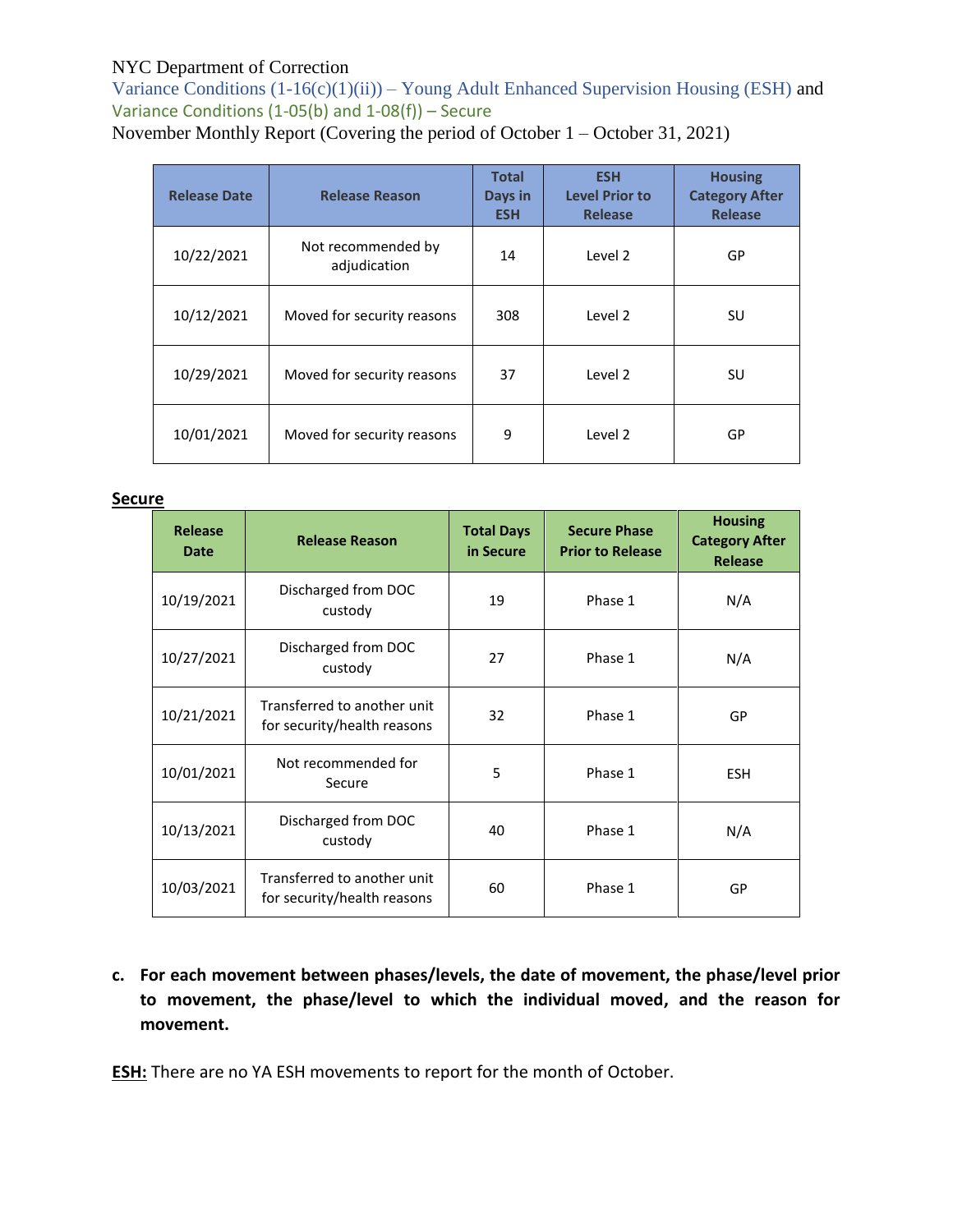Variance Conditions  $(1-16(c)(1)(ii))$  – Young Adult Enhanced Supervision Housing (ESH) and Variance Conditions  $(1-05(b)$  and  $1-08(f))$  – Secure

November Monthly Report (Covering the period of October 1 – October 31, 2021)

#### **Secure:**

| <b>Date of Movement</b> | <b>Phase Prior to</b><br><b>Movement</b> | <b>Phase After</b><br><b>Movement</b> | <b>Reason for Movement</b> |
|-------------------------|------------------------------------------|---------------------------------------|----------------------------|
| 10/28/2021              | Phase 1                                  | Phase 2                               | Review recommendation      |
| 10/21/2021              | Phase 1                                  | Phase 2                               | Review recommendation      |
| 10/28/2021              | Phase 2                                  | Phase 3                               | Review recommendation      |
| 10/28/2021              | Phase 1                                  | Phase 2                               | Review recommendation      |
| 10/21/2021              | Phase 1                                  | Phase 2                               | Review recommendation      |
| 10/28/2021              | Phase 2                                  | Phase 3                               | Review recommendation      |
| 10/22/2021              | Phase 1                                  | Phase 2                               | Review recommendation      |

**d. Average Daily Population in each phase/level and overall.**

**ESH** 

| Level 2            | Level 3 | <b>Weran</b>   |
|--------------------|---------|----------------|
| <u>ຳ າ</u><br>15.Z |         | $\sim$<br>ے. ب |

**SECURE**

| Phase 1 | Phase 2 | Phase 5        | <b>Overall</b>                  |
|---------|---------|----------------|---------------------------------|
| 11.68   | 1.03    | $\sim$<br>J.ZG | $\sim$<br>$\sim$<br>ᆂᆇᇾ<br>____ |

**e. The number of young adults in each phase/level as of the 1st day of the month following the reporting period.**

**ESH** 

| __        |         |
|-----------|---------|
| 7 اوبره ا | Level 3 |
| --        |         |

**SECURE**

| Phase 1 | Phase 2 | <b>Phase 3</b> |
|---------|---------|----------------|
| --      |         |                |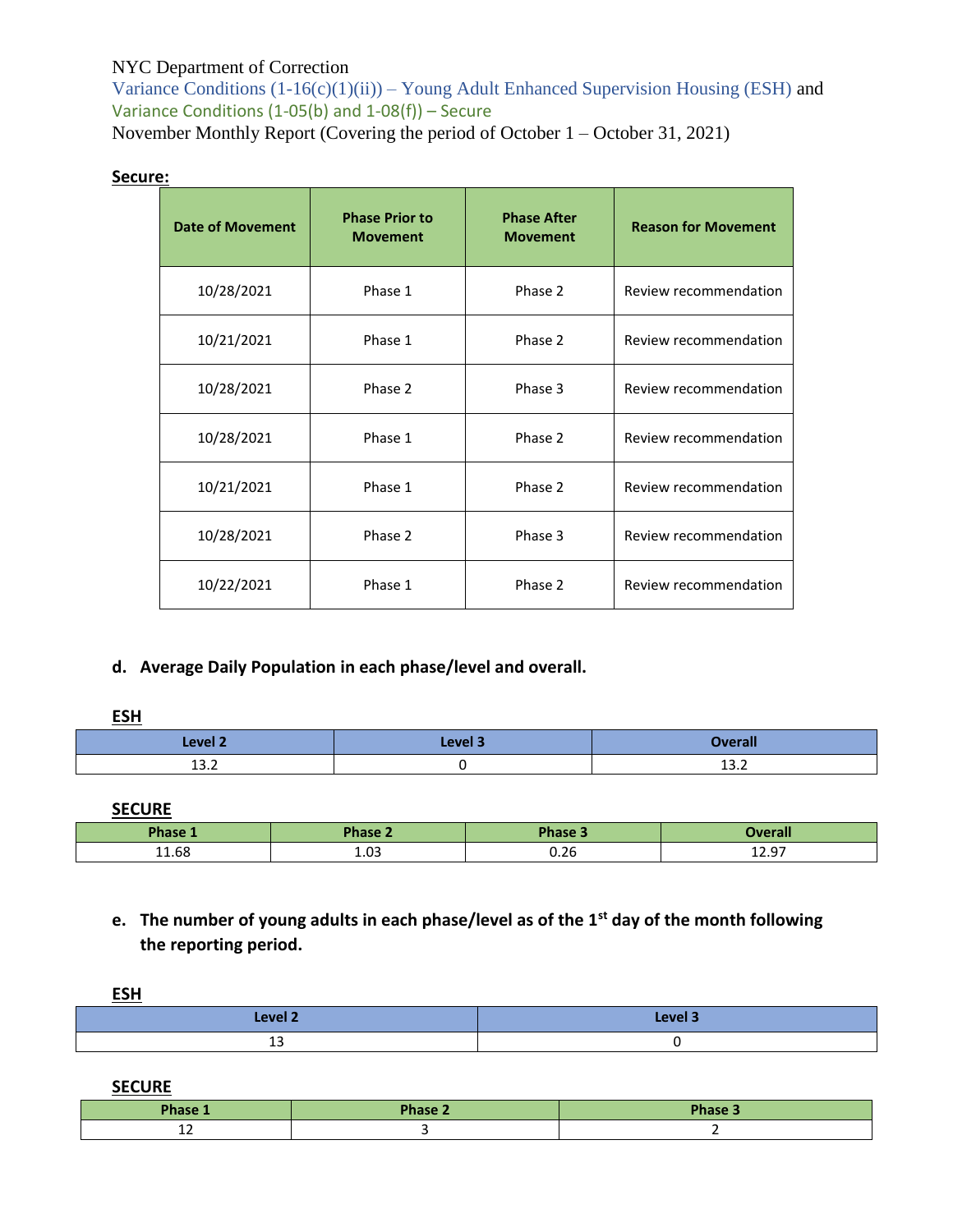Variance Conditions  $(1-16(c)(1)(ii))$  – Young Adult Enhanced Supervision Housing (ESH) and Variance Conditions (1-05(b) and 1-08(f)) – Secure November Monthly Report (Covering the period of October 1 – October 31, 2021)

## **f. The total number of people entering ESH or Secure Unit to-date and the total number of entries to date.**

|               | <b>Total People Entered To-Date</b> | <b>Total Entries To-Date</b> |
|---------------|-------------------------------------|------------------------------|
| <b>ESH</b>    | 411                                 | 490                          |
| <b>Secure</b> | 271                                 | 353                          |

**g. The minimum, maximum, median, and average length of stay in each phase/level and overall and in each phase/level and overall by release reason, and the time in-program minimum, maximum median, and average on the last day of each month overall and by phase/ level;**

|                | Length of Stay in ESH <sup>1</sup> (days; N=457) |          |         |         |                                      |                |  |  |  |  |
|----------------|--------------------------------------------------|----------|---------|---------|--------------------------------------|----------------|--|--|--|--|
|                | <b>ESH Entry</b>                                 | Level 1  | Level 2 | Level 3 | <b>Non-Level</b><br>ESH <sup>2</sup> | <b>Overall</b> |  |  |  |  |
| Average        | 31                                               | 45       | 60      | 26      | 35                                   | 86             |  |  |  |  |
| <b>Median</b>  | 30                                               | 28       | 42      | 22      | 32                                   | 60             |  |  |  |  |
| <b>Minimum</b> |                                                  | $\Omega$ |         |         |                                      |                |  |  |  |  |
| <b>Maximum</b> | 135                                              | 276      | 408     | 111     | 104                                  | 472            |  |  |  |  |

|                | Overall Length of Stay in ESH by Release Reason <sup>3</sup> (days; N=204) |                                                            |                                                 |                                                       |                                                    |                                                 |  |  |
|----------------|----------------------------------------------------------------------------|------------------------------------------------------------|-------------------------------------------------|-------------------------------------------------------|----------------------------------------------------|-------------------------------------------------|--|--|
|                | <b>Not</b><br>recomme<br>nded by<br>adjudicati<br><b>on</b>                | <b>Discharged or</b><br>transferred<br>from DOC<br>custody | <b>Moved for</b><br>security/heal<br>th reasons | <b>Satisfied the</b><br>requirements of<br><b>ESH</b> | <b>Regressed to</b><br>Phase 1, Re-<br>adjudicated | <b>Moved to Less</b><br><b>Restrictive Unit</b> |  |  |
| Average        | 17.20                                                                      | 66.23                                                      | 87.58                                           | 79.19                                                 | 34.67                                              | 45.57                                           |  |  |
| <b>Median</b>  | 12.00                                                                      | 40.50                                                      | 78.00                                           | 63.00                                                 | 27.00                                              | 32.00                                           |  |  |
| <b>Minimum</b> | 9.00                                                                       | 3.00                                                       | 6.00                                            | 22.00                                                 | 16.00                                              | 16.00                                           |  |  |
| <b>Maximum</b> | 42.00                                                                      | 472.00                                                     | 305.00                                          | 247.00                                                | 61.00                                              | 161.00                                          |  |  |

 $\overline{a}$ 

<sup>1</sup> Lengths of stay are calculated by averaging individual Young Adults' accumulated time in each level, regardless of the chronological progression of the Young Adult through various levels. Records are only included for Young Adults who have been released from ESH or Secure.

<sup>&</sup>lt;sup>2</sup> This category refers to ESH before the level system was implemented.

 $3$  Length of stay in ESH by release reason is calculated for all those discharged on or after 10/01/2019. Those included in the calculation are individuals who were age 18-21 upon entry into ESH.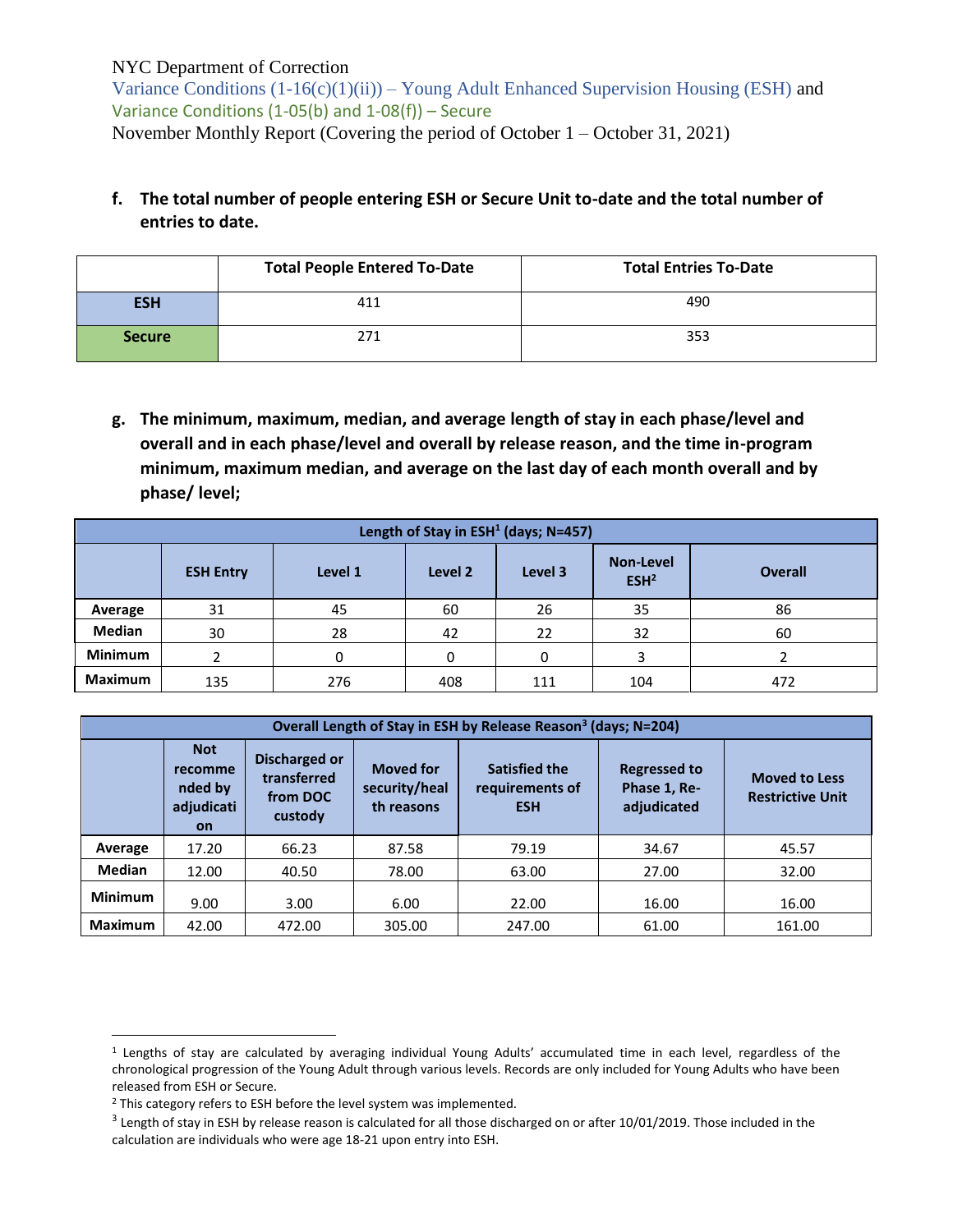Variance Conditions  $(1-16(c)(1)(ii))$  – Young Adult Enhanced Supervision Housing (ESH) and Variance Conditions (1-05(b) and 1-08(f)) – Secure November Monthly Report (Covering the period of October 1 – October 31, 2021)

| <b>ESH Time in Program<sup>4</sup> (days) (N=13)</b> |                                                 |        |       |        |  |  |  |  |
|------------------------------------------------------|-------------------------------------------------|--------|-------|--------|--|--|--|--|
|                                                      | Level 2<br>Level 1<br>Level 3<br><b>Overall</b> |        |       |        |  |  |  |  |
| Average                                              | 20.50                                           | 65.92  | 24.50 | 72.85  |  |  |  |  |
| <b>Median</b>                                        | 20.50                                           | 39.00  | 24.50 | 49.00  |  |  |  |  |
| <b>Minimum</b>                                       | 17.00                                           | 2.00   | 22.00 | 2.00   |  |  |  |  |
| <b>Maximum</b>                                       | 24.00                                           | 205.00 | 27.00 | 222.00 |  |  |  |  |

| Length of Stay in Secure (days; N=329) <sup>5</sup> |                                                 |        |        |        |  |  |  |  |
|-----------------------------------------------------|-------------------------------------------------|--------|--------|--------|--|--|--|--|
|                                                     | Phase 3<br><b>Overall</b><br>Phase 2<br>Phase 1 |        |        |        |  |  |  |  |
| Average                                             | 37.00                                           | 20.37  | 28.67  | 66.04  |  |  |  |  |
| <b>Median</b>                                       | 28.00                                           | 14.00  | 23.00  | 59.00  |  |  |  |  |
| <b>Minimum</b>                                      | 2.00                                            | 1.00   | 0.00   | 2.00   |  |  |  |  |
| <b>Maximum</b>                                      | 229.00                                          | 112.00 | 144.00 | 301.00 |  |  |  |  |

|                | Overall Length of Stay in Secure by Release Reason <sup>6</sup> (days; N=329) |                                                                        |                                          |                                                     |                    |                                             |  |  |  |
|----------------|-------------------------------------------------------------------------------|------------------------------------------------------------------------|------------------------------------------|-----------------------------------------------------|--------------------|---------------------------------------------|--|--|--|
|                | <b>Completed</b><br><b>All 3 Phases</b>                                       | <b>Transferred to</b><br><b>Another Unit</b><br>for<br>Security/Health | <b>Discharged</b><br>from DOC<br>Custody | <b>Completed</b><br>Program - Step<br>down from ESH | Other <sup>7</sup> | <b>Adjudication</b><br><b>Determination</b> |  |  |  |
| Average        | 88.71                                                                         | 44.45                                                                  | 52.80                                    | 30.00                                               | 52.75              | 19.85                                       |  |  |  |
| <b>Median</b>  | 76.50                                                                         | 25.50                                                                  | 41.00                                    | 26.00                                               | 29.00              | 9.00                                        |  |  |  |
| <b>Minimum</b> | 19.00                                                                         | 2.00                                                                   | 2.00                                     | 9.00                                                | 2.00               | 5.00                                        |  |  |  |
| <b>Maximum</b> | 234.00                                                                        | 186.00                                                                 | 301.00                                   | 75.00                                               | 170.00             | 94.00                                       |  |  |  |

| Secure Time in Program <sup>8</sup> (days) (N=17) |                                                 |       |      |       |  |  |  |  |
|---------------------------------------------------|-------------------------------------------------|-------|------|-------|--|--|--|--|
|                                                   | Phase 1<br>Phase 2<br><b>Overall</b><br>Phase 3 |       |      |       |  |  |  |  |
| Average                                           | 24.94                                           | 6.40  | 4.00 | 27.29 |  |  |  |  |
| <b>Median</b>                                     | 20.00                                           | 7.00  | 4.00 | 20.00 |  |  |  |  |
| <b>Minimum</b>                                    | 2.00                                            | 4.00  | 4.00 | 2.00  |  |  |  |  |
| <b>Maximum</b>                                    | 66.00                                           | 10.00 | 4.00 | 69.00 |  |  |  |  |

<sup>4</sup> Time in Program is calculated for all individuals who were 18-21 at the time of their placement in ESH and who were still in ESH on 11/01/2021.

 $\overline{a}$ 

<sup>5</sup> The N value represents all Secure Unit young adult records that were used in any of the LOS calculations.

<sup>6</sup> Length of stay by release reason for Secure is calculated for all those released from Secure since its opening. The entry dates of the first individuals included was 06/30/2016.

<sup>7</sup> This column represents all those who were released from Secure who do not fall into the other categories (i.e. temporarily transferred from DOC facility, aging out, inmate was sentenced and sent to another program within another facility).

<sup>8</sup> Time in Program is calculated for all individuals who were still in Secure on 11/01/2021.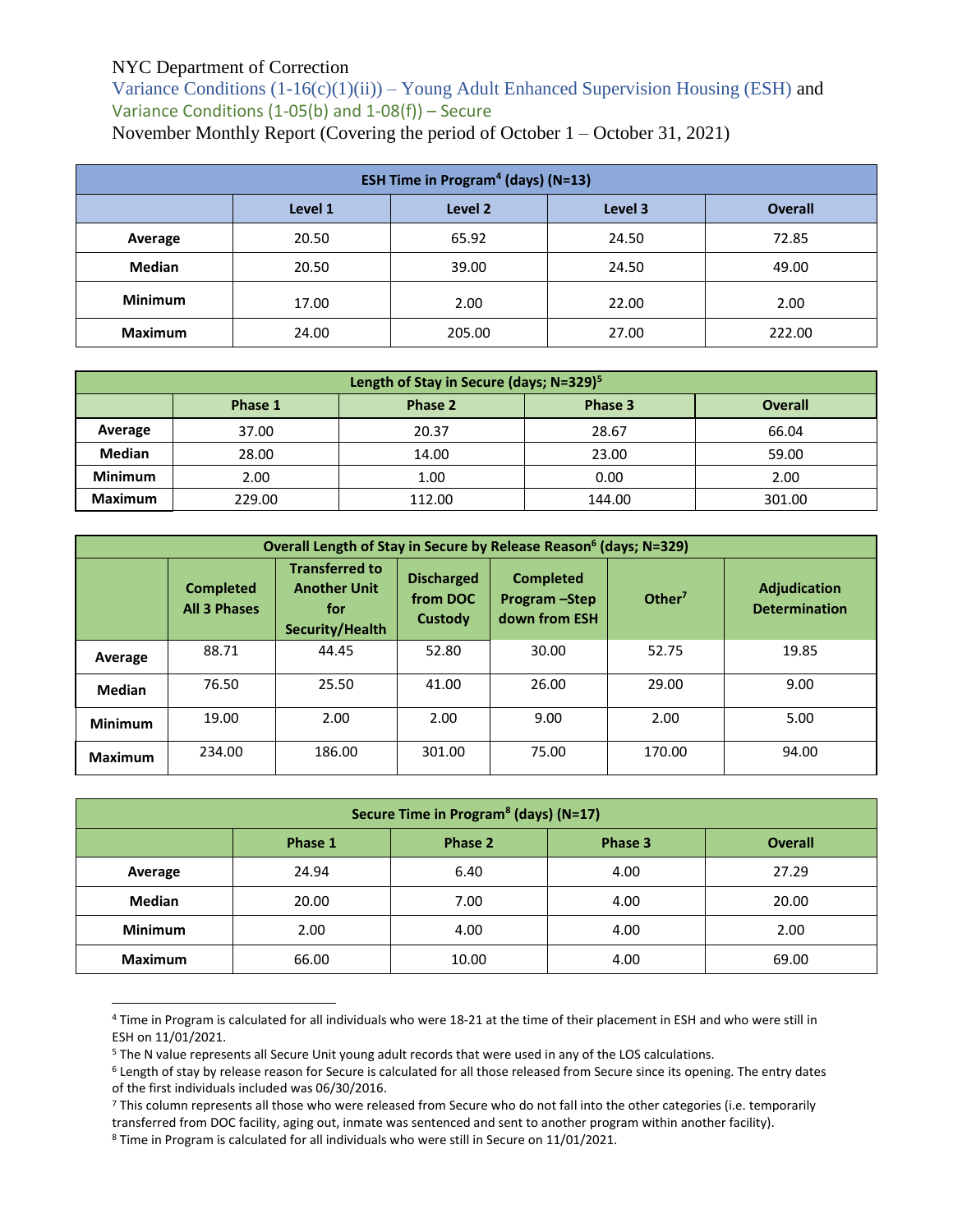Variance Conditions  $(1-16(c)(1)(ii))$  – Young Adult Enhanced Supervision Housing (ESH) and Variance Conditions (1-05(b) and 1-08(f)) – Secure November Monthly Report (Covering the period of October 1 – October 31, 2021)

## **h. The number of Young Adults who met the criteria for a 28-day review (Secure) and 21-day review (ESH).**

| <b>28-day Review (Secure)</b> | 21-day Review (ESH) |
|-------------------------------|---------------------|
| --                            | --                  |

#### **i. The number of young adults who received such a review.**

| 28-day Review (Secure) | 21-day Review (ESH) |
|------------------------|---------------------|
|                        |                     |

**28-Day Reviews:** One (1) young adult was transferred to another unit for security/health reasons prior to his 28-day review. One (1) young adult had his review date pushed back six days into November due to him committing a slashing on 10/04. Two (2) young adults were discharged from DOC custody prior to their scheduled 28-day review.

**21-Day Reviews:** Three (3) young adults were moved for security reasons prior to their 21-day review in October.

**j. For each review, the individual's, review date, level at the time of review, the level or housing type recommended, the resulting placement, resulting placement date, and days from review recommendation to resulting placement. If the Young Adult did not progress or regress in their placement, which exception was used to justify? If the Young Adult was not recommended to progress or regress in their placement, or if they were not moved following their recommendation reason for lack of movement.**

| <b>Review Date</b> | <b>ESH Level</b><br>at Time of<br><b>Review</b> | <b>ESH Level</b><br><b>Recommended</b> | <b>Resulting</b><br><b>Placement</b> | <b>Resulting</b><br><b>Placement</b><br><b>Date</b> | Days from<br><b>Review</b><br>Rec. To<br><b>Resulting</b><br><b>Placement</b> | <b>If No Level</b><br>Progression,<br>Why? |
|--------------------|-------------------------------------------------|----------------------------------------|--------------------------------------|-----------------------------------------------------|-------------------------------------------------------------------------------|--------------------------------------------|
| 10/14/2021         | Level 2                                         | Level 2                                | Level 2                              | 10/14/2021                                          | $\Omega$                                                                      | Violent,<br>aggressive<br>behavior         |
| 10/11/2021         | Level 2                                         | Level 3                                | Level 2                              | 10/11/2021                                          | $\Omega$                                                                      | Credible<br>intelligence                   |
| 10/19/2021         | Level 2                                         | Level 2                                | Level 2                              | 10/19/2021                                          | $\Omega$                                                                      | Violent,<br>aggressive<br>behavior         |
| 10/19/2021         | Level 2                                         | Level 2                                | Level 2                              | 10/19/2021                                          | 0                                                                             | Violent,<br>aggressive<br>behavior         |

#### **21-DAY REVIEW RECOMMENDATIONS**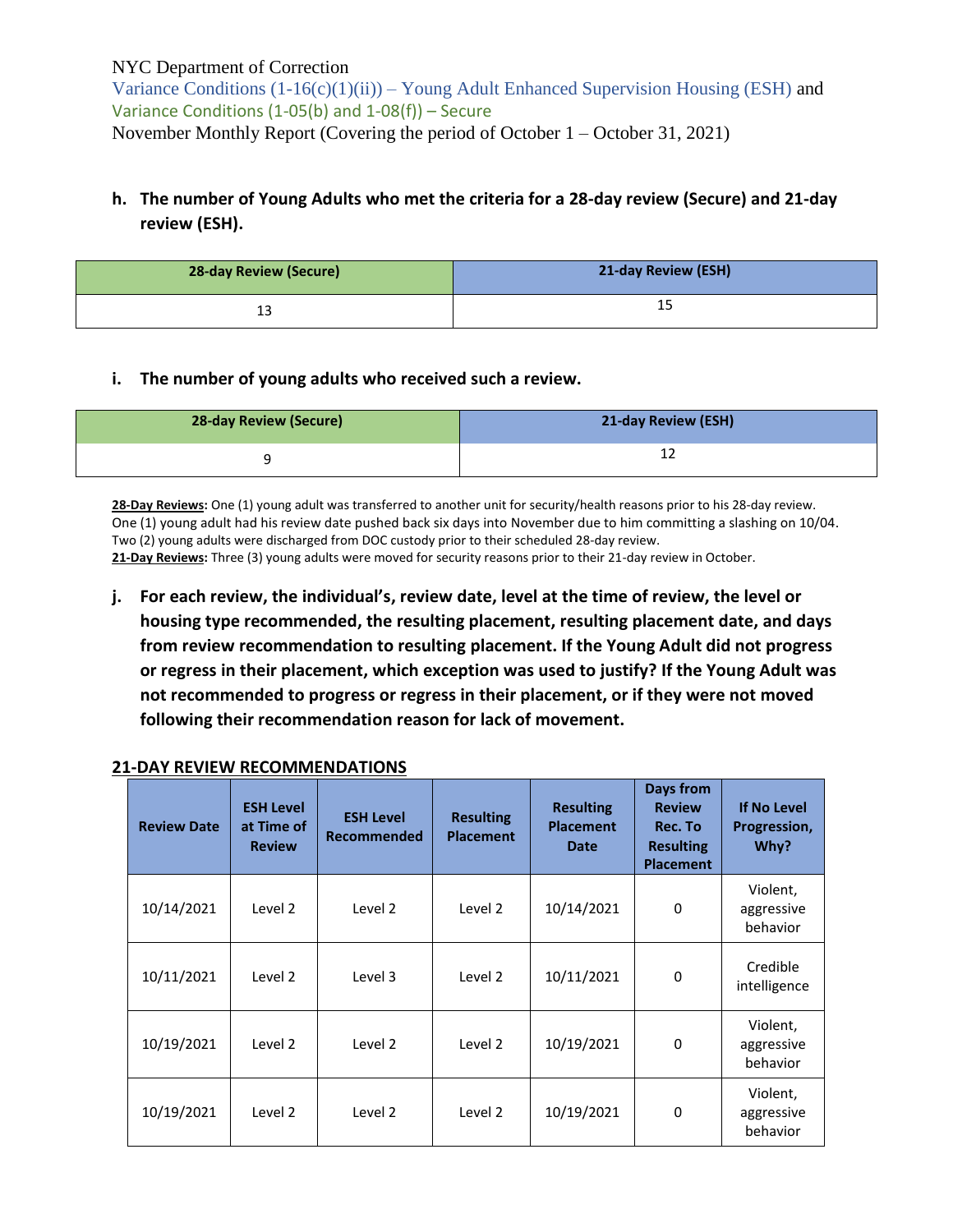Variance Conditions  $(1-16(c)(1)(ii))$  – Young Adult Enhanced Supervision Housing (ESH) and Variance Conditions  $(1-05(b)$  and  $1-08(f))$  – Secure

November Monthly Report (Covering the period of October 1 – October 31, 2021)

| <b>Review Date</b> | <b>ESH Level</b><br>at Time of<br><b>Review</b> | <b>ESH Level</b><br><b>Recommended</b> | <b>Resulting</b><br><b>Placement</b> | <b>Resulting</b><br><b>Placement</b><br><b>Date</b> | <b>Days from</b><br><b>Review</b><br>Rec. To<br><b>Resulting</b><br><b>Placement</b> | <b>If No Level</b><br>Progression,<br>Why?                    |
|--------------------|-------------------------------------------------|----------------------------------------|--------------------------------------|-----------------------------------------------------|--------------------------------------------------------------------------------------|---------------------------------------------------------------|
| 10/25/2021         | Level 2                                         | Level 2                                | Level 2                              | 10/25/2021                                          | 0                                                                                    | Disruptive<br>behavior                                        |
| 10/11/2021         | Level 2                                         | Level 3                                | Level 2                              | 10/11/2021                                          | $\mathbf 0$                                                                          | Credible<br>intelligence                                      |
| 10/22/2021         | Level 2                                         | Level 2                                | Level 2                              | 10/22/2021                                          | 0                                                                                    | Violent,<br>aggressive<br>behavior;<br>disruptive<br>behavior |
| 10/04/2021         | Level 2                                         | Level 3                                | Level 2                              | 10/04/2021                                          | $\mathbf 0$                                                                          | Credible<br>intelligence                                      |
| 10/25/2021         | Level 2                                         | Level 2                                | Level 2                              | 10/25/2021                                          | 0                                                                                    | Violent,<br>disruptive<br>behavior                            |
| 10/13/2021         | Level 2                                         | Level 3                                | Level 2                              | 10/13/2021                                          | $\mathbf 0$                                                                          | Credible<br>intelligence                                      |
| 10/19/2021         | Level 2                                         | Level 2                                | Level 2                              | 10/19/2021                                          | $\mathbf 0$                                                                          | Violent,<br>aggressive<br>behavior;<br>disruptive<br>behavior |
| 10/10/2021         | Level 2                                         | Level 3                                | Level 2                              | 10/10/2021                                          | 0                                                                                    | Credible<br>intelligence                                      |
| 10/06/2021         | Level 2                                         | Level 2                                | Level 2                              | 10/06/2021                                          | $\mathsf 0$                                                                          | Violent,<br>aggressive<br>behavior;<br>disruptive<br>behavior |
| 10/27/2021         | Level 2                                         | Level 2                                | Level 2                              | 10/27/2021                                          | $\pmb{0}$                                                                            | Violent,<br>disruptive<br>behavior                            |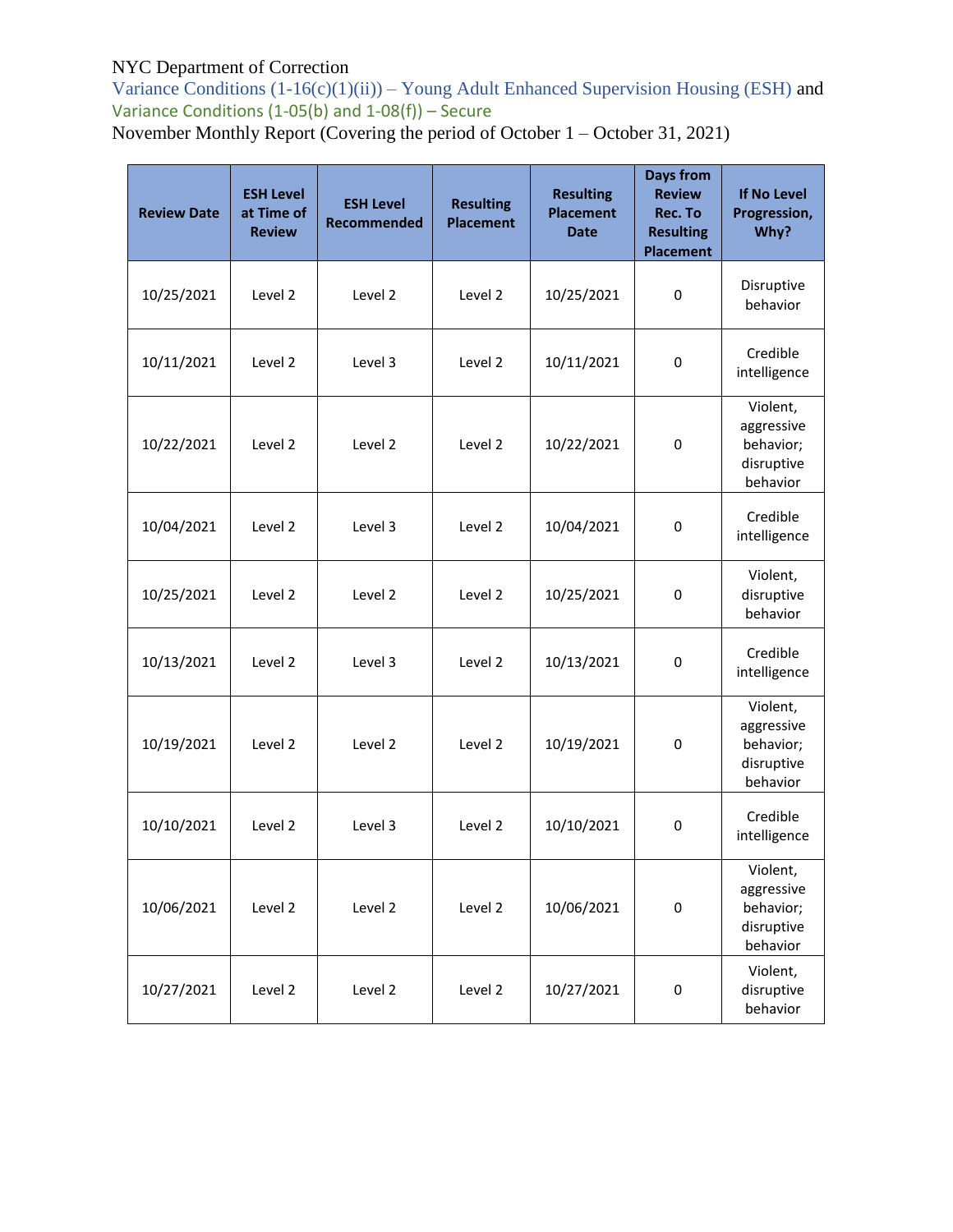Variance Conditions  $(1-16(c)(1)(ii))$  – Young Adult Enhanced Supervision Housing (ESH) and Variance Conditions  $(1-05(b)$  and  $1-08(f))$  – Secure November Monthly Report (Covering the period of October 1 – October 31, 2021)

# **28-DAY REVIEW RECOMMENDATIONS**

| <b>Review</b><br><b>Date</b> | <b>Secure</b><br><b>Phase at</b><br><b>Time of</b><br><b>Review</b> | <b>Secure Phase</b><br>Recommended | <b>Resulting</b><br><b>Placement</b> | <b>Resulting</b><br><b>Placement</b><br><b>Date</b> | <b>Days from</b><br><b>Review</b><br>Rec. to<br><b>Resulting</b><br><b>Placement</b> | If no phase<br>progression,<br>why?                           |
|------------------------------|---------------------------------------------------------------------|------------------------------------|--------------------------------------|-----------------------------------------------------|--------------------------------------------------------------------------------------|---------------------------------------------------------------|
| 10/21/2021                   | Phase 1                                                             | Phase 1                            | Phase 1                              | 10/21/2021                                          | 0                                                                                    | Violent,<br>aggressive<br>behavior                            |
| 10/28/2021                   | Phase 1                                                             | Phase 2                            | Phase 2                              | 10/28/2021                                          | 0                                                                                    | N/A                                                           |
| 10/18/2021                   | Phase 1                                                             | Phase 1                            | Phase 1                              | 10/18/2021                                          | 0                                                                                    | Disruptive<br>Behavior                                        |
| 10/21/2021                   | Phase 1                                                             | Phase 2                            | Phase 2                              | 10/21/2021                                          | 0                                                                                    | N/A                                                           |
| 10/28/2021                   | Phase 2                                                             | Phase 3                            | Phase 3                              | 10/28/2021                                          | 0                                                                                    | N/A                                                           |
| 10/21/2021                   | Phase 1                                                             | Phase 1                            | Phase 1                              | 10/21/2021                                          | 0                                                                                    | Violent,<br>aggressive<br>behavior                            |
| 10/14/2021                   | Phase 1                                                             | Phase 1                            | Phase 1                              | 10/14/2021                                          | $\mathbf 0$                                                                          | Disruptive<br>behavior;<br>violent,<br>aggressive<br>behavior |
| 10/28/2021                   | Phase 1                                                             | Phase 2                            | Phase 2                              | 10/28/2021                                          | $\mathbf 0$                                                                          | N/A                                                           |
| 10/14/2021                   | Phase 1                                                             | Phase 1                            | Phase 1                              | 10/14/2021                                          | 0                                                                                    | Violent,<br>aggressive<br>behavior                            |
| 10/21/2021                   | Phase 1                                                             | Phase 2                            | Phase 2                              | 10/21/2021                                          | 0                                                                                    | N/A                                                           |
| 10/28/2021                   | Phase 2                                                             | Phase 3                            | Phase 3                              | 10/28/2021                                          | 0                                                                                    | N/A                                                           |
| 10/16/2021                   | Phase 1                                                             | Phase 1                            | Phase 1                              | 10/16/2021                                          | 0                                                                                    | Disruptive<br>behavior                                        |
| 10/22/2021                   | Phase 1                                                             | Phase 2                            | Phase 2                              | 10/22/2021                                          | 0                                                                                    | N/A                                                           |
| 10/02/2021                   | Phase 1                                                             | Phase 1                            | Phase 1                              | 10/02/2021                                          | 0                                                                                    | Disruptive<br>behavior                                        |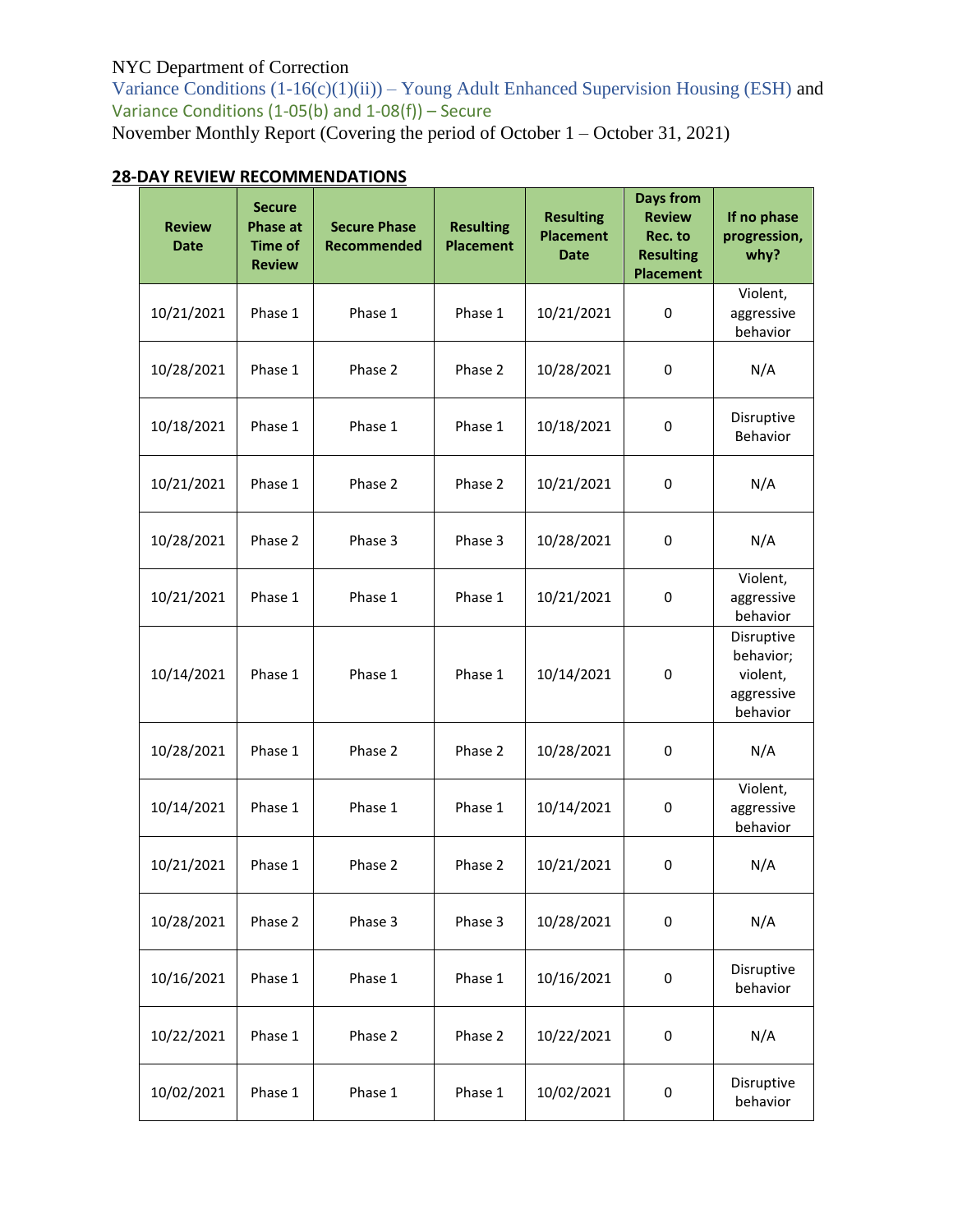$\overline{a}$ 

Variance Conditions  $(1-16(c)(1)(ii))$  – Young Adult Enhanced Supervision Housing (ESH) and Variance Conditions (1-05(b) and 1-08(f)) – Secure November Monthly Report (Covering the period of October 1 – October 31, 2021)

## **k. The total number of recommended progressions, the total number of actual progressions, and the average and median days from review recommendation to actual progression.**

| <b>Progressions</b>         |                                          |                                     |                                                  |                                                     |  |  |
|-----------------------------|------------------------------------------|-------------------------------------|--------------------------------------------------|-----------------------------------------------------|--|--|
| <b>Housing Area</b>         | <b>Total recommended</b><br>progressions | <b>Total actual</b><br>progressions | Average days from<br>review rec. to<br>progress. | <b>Median days from</b><br>review rec. to progress. |  |  |
| <b>ESH (21-day reviews)</b> |                                          |                                     | N/A                                              | N/A                                                 |  |  |
| Secure (28-day<br>reviews)  |                                          |                                     | 0                                                |                                                     |  |  |

**l. For each program offered, the number of classes or meetings offered, the average number of participants, and the number of unique individuals participating in any program that month and by each program type during the reporting month.**

| <b>ESH - Self- Guided Components<sup>9</sup></b> | # of Times<br><b>Delivered</b>  | # of Self-Guided<br><b>Packages</b><br><b>Delivered</b> | Average # of<br><b>Packages per</b><br><b>Delivery</b>     | <b>Unique</b><br><b>Individuals</b> |
|--------------------------------------------------|---------------------------------|---------------------------------------------------------|------------------------------------------------------------|-------------------------------------|
| Distribution of Self-Guided Materials            | 6                               | 33                                                      | 5.5                                                        | 16                                  |
| <b>ESH-In-person Components</b>                  | # of Sessions<br><b>Offered</b> | <b>Total</b><br><b>Participations</b>                   | Average: # of<br><b>Participants per</b><br><b>Session</b> | <b>Unique</b><br><b>Individuals</b> |
| Individual Counseling                            | 24                              | 100                                                     | 4.2                                                        | 17                                  |

| Secure - Self- Guided Components | # of Times<br><b>Delivered</b> | # of Self-Guided<br><b>Packages</b><br><b>Delivered</b> | Average # of<br><b>Packages per</b><br><b>Delivery</b> | <b>Unique</b><br><b>Individuals</b> |
|----------------------------------|--------------------------------|---------------------------------------------------------|--------------------------------------------------------|-------------------------------------|
| <b>ARA Community Partner</b>     | 20                             | 60                                                      | 3                                                      | 14                                  |
| Etiquette Lesson Partner         | 20                             | 60                                                      | 3                                                      | 14                                  |
| Interactive Journaling           | 7                              | 21                                                      | 3                                                      | 15                                  |
| The Kite Community Partner       | 20                             | 60                                                      | 3                                                      | 14                                  |
|                                  | # of Sessions                  | <b>Total</b>                                            | Average: # of                                          | <b>Unique</b>                       |
| Secure - In-Person Components    | <b>Offered</b>                 | <b>Participations</b>                                   | <b>Participants per</b><br><b>Session</b>              | <b>Individuals</b>                  |
| Anger Management                 | 12                             | 27                                                      | 2                                                      | 11                                  |
| Dialectical Behavioral Therapy   | 15                             | 36                                                      | 2                                                      | 15                                  |
| <b>Goal Setting</b>              | 7                              | 14                                                      | 2                                                      | 7                                   |
| Individual Counseling            | 13                             | 15                                                      | $\mathbf{1}$                                           | 8                                   |

<sup>9</sup> During the month of October, self-guided packets distributed to young adults in ESH consisted of a variety of materials on a given week. Materials distributed throughout the month included activity packets such as coloring pages and brainteasers, evidence-based worksheets on a variety of topics including, but not limited to, relapse prevention, anger management, and young adult specific curricula.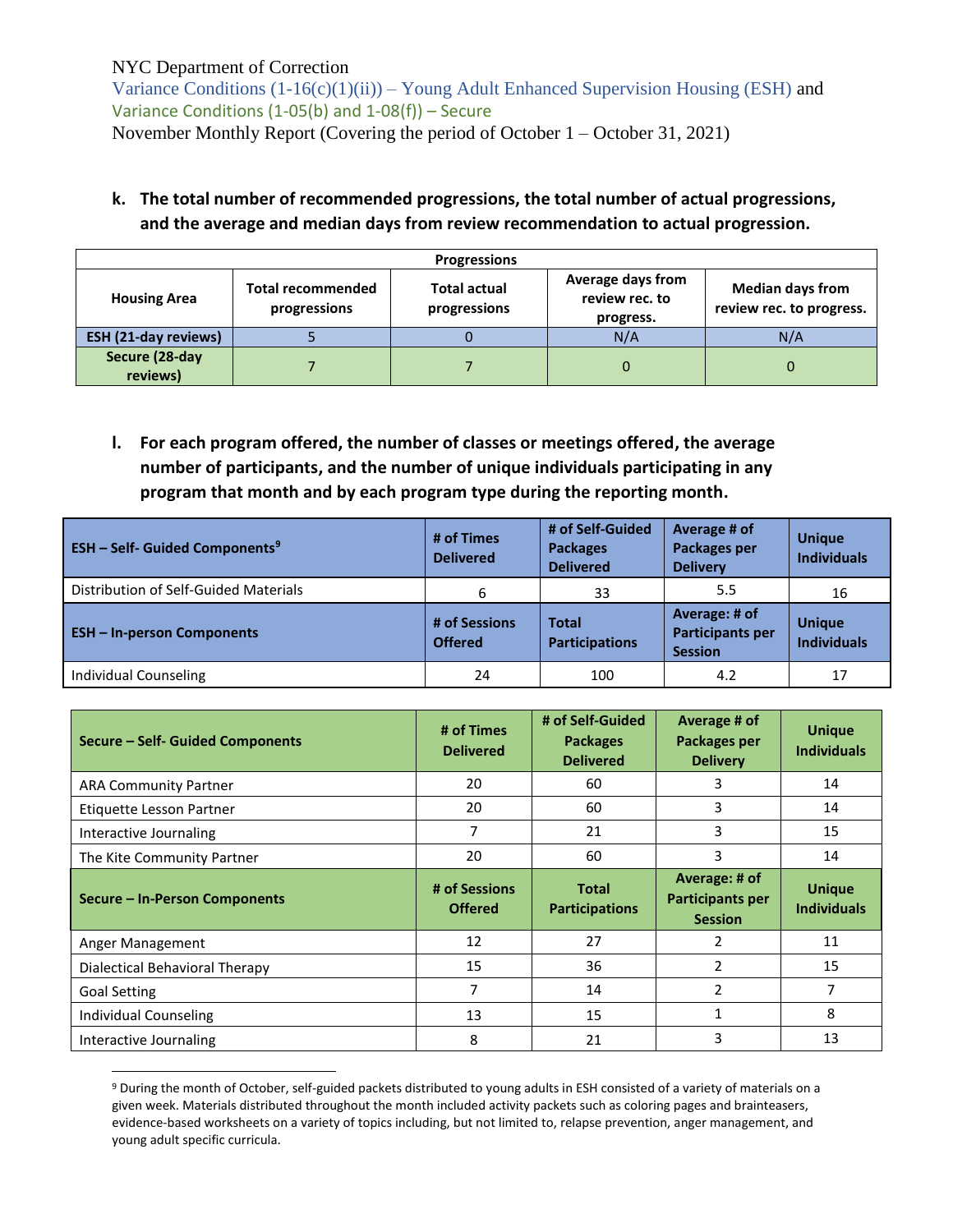Variance Conditions  $(1-16(c)(1)(ii))$  – Young Adult Enhanced Supervision Housing (ESH) and Variance Conditions (1-05(b) and 1-08(f)) – Secure November Monthly Report (Covering the period of October 1 – October 31, 2021)

| Secure – In-Person Components | # of Sessions<br><b>Offered</b> | <b>Total</b><br><b>Participations</b> | Average: # of<br><b>Participants per</b><br><b>Session</b> | <b>Unique</b><br><b>Individuals</b> |  |
|-------------------------------|---------------------------------|---------------------------------------|------------------------------------------------------------|-------------------------------------|--|
| Young Men's Work              | 12                              | 32                                    |                                                            |                                     |  |
| <b>Youth Communication</b>    | 4                               | 10                                    |                                                            |                                     |  |

**m. The number of Young Adults in Secure Units who were placed in De-escalation areas, including the minimum, maximum, median, and average length of time in such areas.**

| Number of Young Adults Placed in De-escalation Areas: 0      |  |  |  |  |
|--------------------------------------------------------------|--|--|--|--|
| Length of Stay in Secure De-escalation Areas                 |  |  |  |  |
| <b>Median</b><br><b>Minimum</b><br><b>Maximum</b><br>Average |  |  |  |  |
| N/A<br>N/A<br>N/A<br>N/A                                     |  |  |  |  |

**n. The number of inmate-on-inmate fights to date and for the reporting month in Young Adult ESH and in Secure Unit, and the rates of inmate-on-inmate violence cumulatively and for the reporting month in Young Adult ESH, Secure Unit, and the Young Adult general population (number of incidents / average daily population).**

| <b>Inmate-on-Inmate Fights</b> |                         | <b>ESH</b><br><b>Young Adults</b> | <b>Secure</b><br><b>Young Adults</b> | General<br>Population<br><b>Young Adults</b> |
|--------------------------------|-------------------------|-----------------------------------|--------------------------------------|----------------------------------------------|
|                                | <b>Monthly Count</b>    | 3                                 | ำ                                    | 60                                           |
|                                | <b>Monthly Rate</b>     | 0.23                              | 0.15                                 | 0.32                                         |
|                                | <b>Cumulative Count</b> | 180                               | 104                                  | 4848                                         |
|                                | <b>Cumulative Rate</b>  | 8.89                              | 9.20                                 | 13.91                                        |

**o. The number of slashings/stabbings to date and for the reporting month in Young Adult ESH and in Secure Unit, and the rates of inmate-on-inmate violence cumulatively and for the reporting month in Young Adult ESH, Secure Unit, and the Young Adult general population (number of incidents/average daily population).**

| <b>Slashing/Stabbings</b> |                         | <b>ESH</b><br><b>Young Adults</b> | <b>Secure</b><br><b>Young Adults</b> | General<br>Population<br><b>Young Adults</b> |
|---------------------------|-------------------------|-----------------------------------|--------------------------------------|----------------------------------------------|
|                           | <b>Monthly Count</b>    | 4                                 |                                      | 8                                            |
|                           | <b>Monthly Rate</b>     | 0.30                              | 0.15                                 | 0.04                                         |
|                           | <b>Cumulative Count</b> | 57                                | 17                                   | 201                                          |
|                           | <b>Cumulative Rate</b>  | 2.96                              | 1.50                                 | 0.58                                         |